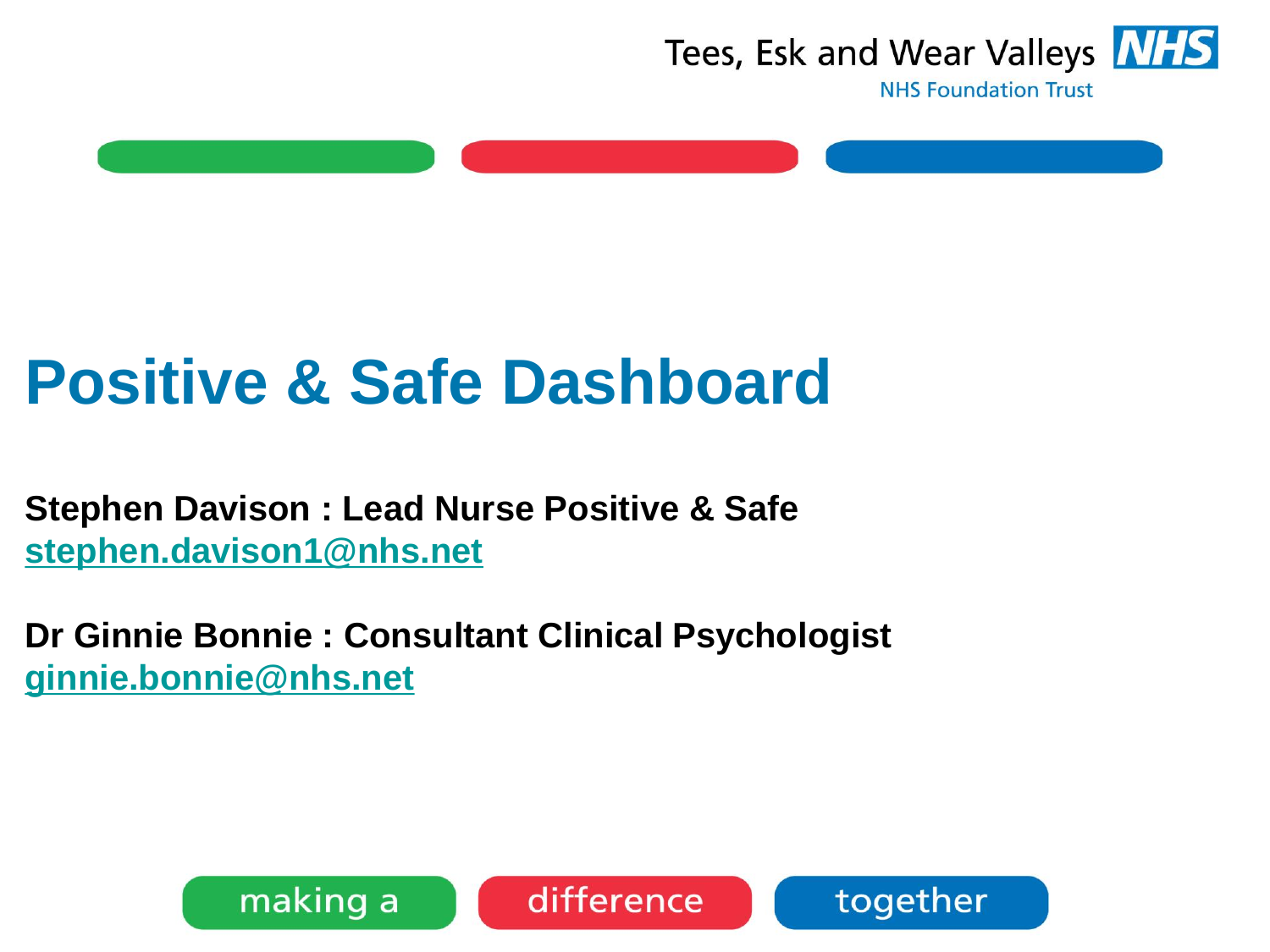

**NHS Foundation Trust** 

## **Tewv's Positive & Safe Framework**

| <b>Work Steam</b>                          | <b>Ongoing Interventions</b>                                                                                                                        |
|--------------------------------------------|-----------------------------------------------------------------------------------------------------------------------------------------------------|
| Using Data in Clinical decision making     | Dashboard development<br><b>Broset Violence Checklist (BVC)</b><br><b>Safety Cross (Daily Huddle)</b>                                               |
| Supporting services to implement Safewards | 154 Safewards Champions<br><b>Service Specific Training</b><br><b>Safewards Sharing Practice Group</b><br><b>Crisis &amp; Community development</b> |
| <b>Person Centred Behaviour Support</b>    | Standardised process for developing BS plans<br><b>Drop in Behaviour Clinics</b><br><b>Behaviour Support Planning Masterclass</b>                   |
| Positive and Safe Training                 | Prevention & Management of Violence &<br>Aggression Training (PMVA) course redesign                                                                 |
| <b>Post Incident Review/Debrief</b>        | Processes for Post incident Review and<br>Debriefing (Staff & Patient)<br><b>Body Camera Feasibility Study</b>                                      |



difference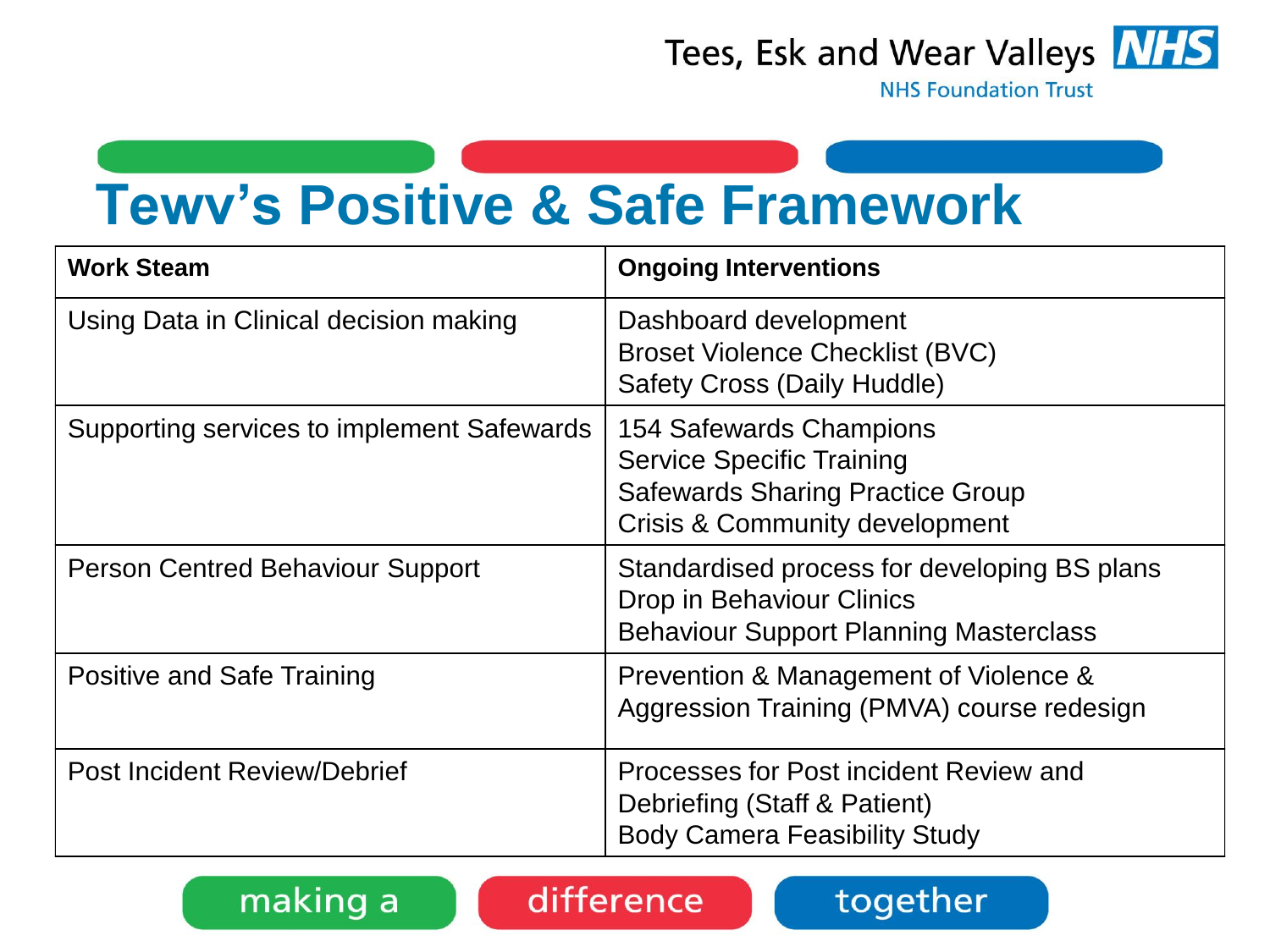

**NHS Foundation Trust** 

## **Dashboard Development**

- Developed October 2018
- Meaningful to frontline staff
- Practicality/ease of use
- 2 Dashboards Weekly/Monthly
- Use of Standard Process control charts to help identify trends
- Use in Handovers/clinical reviews/Staff meetings

difference

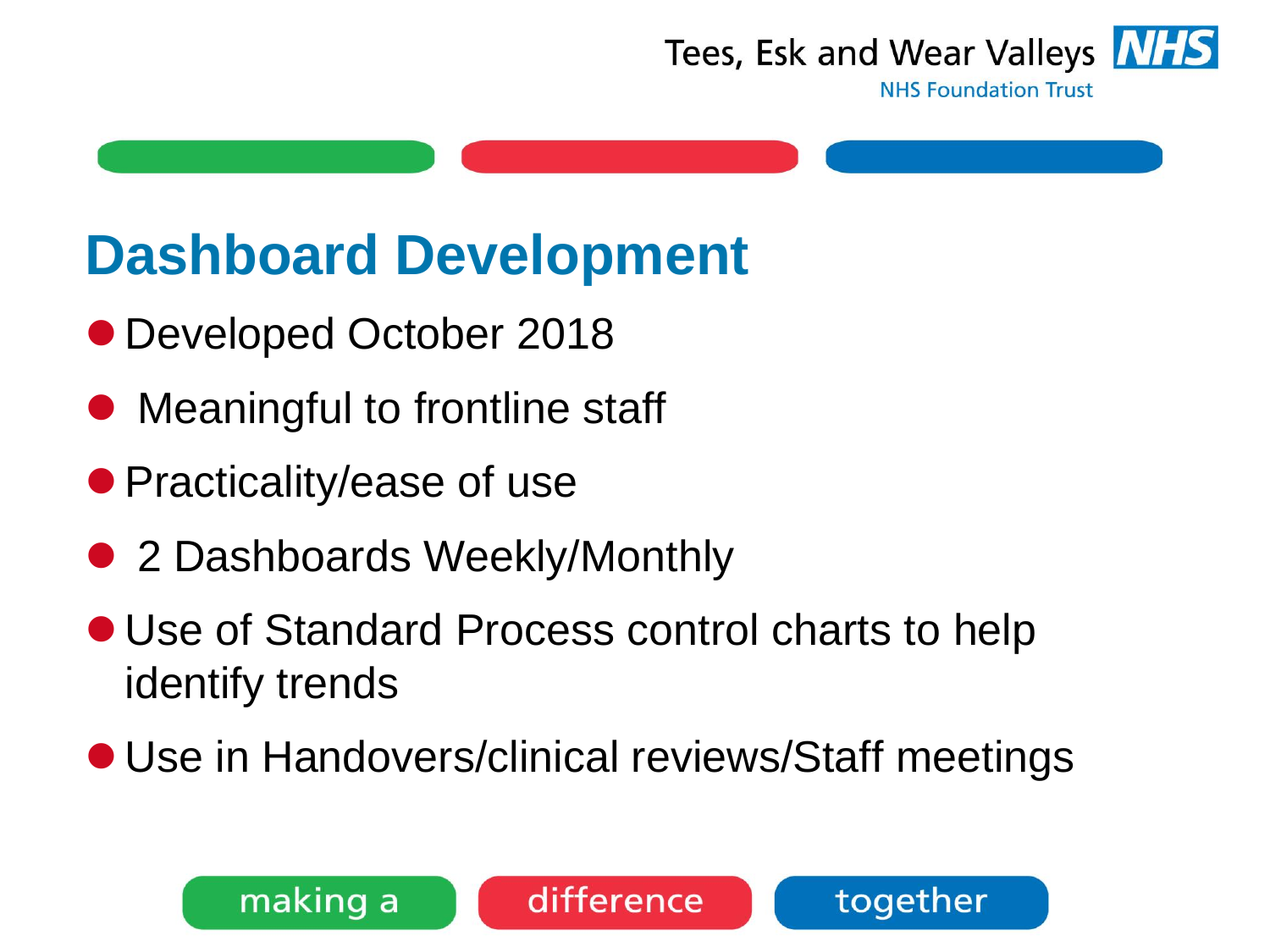

### **Dashboard Overview**

making a



### difference

### together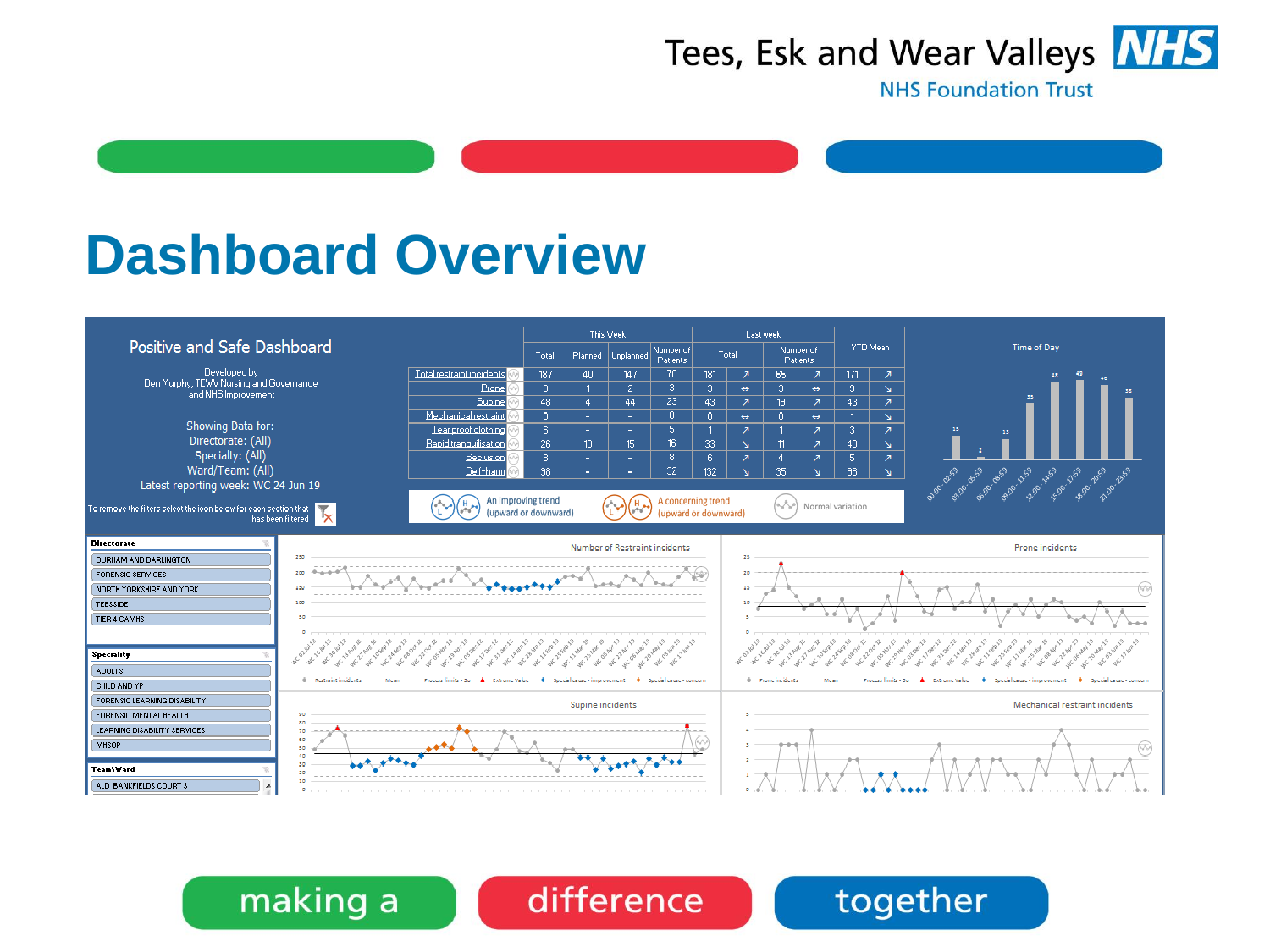

### **Dashboard Tier 4 CAMHS**



### making a difference

### together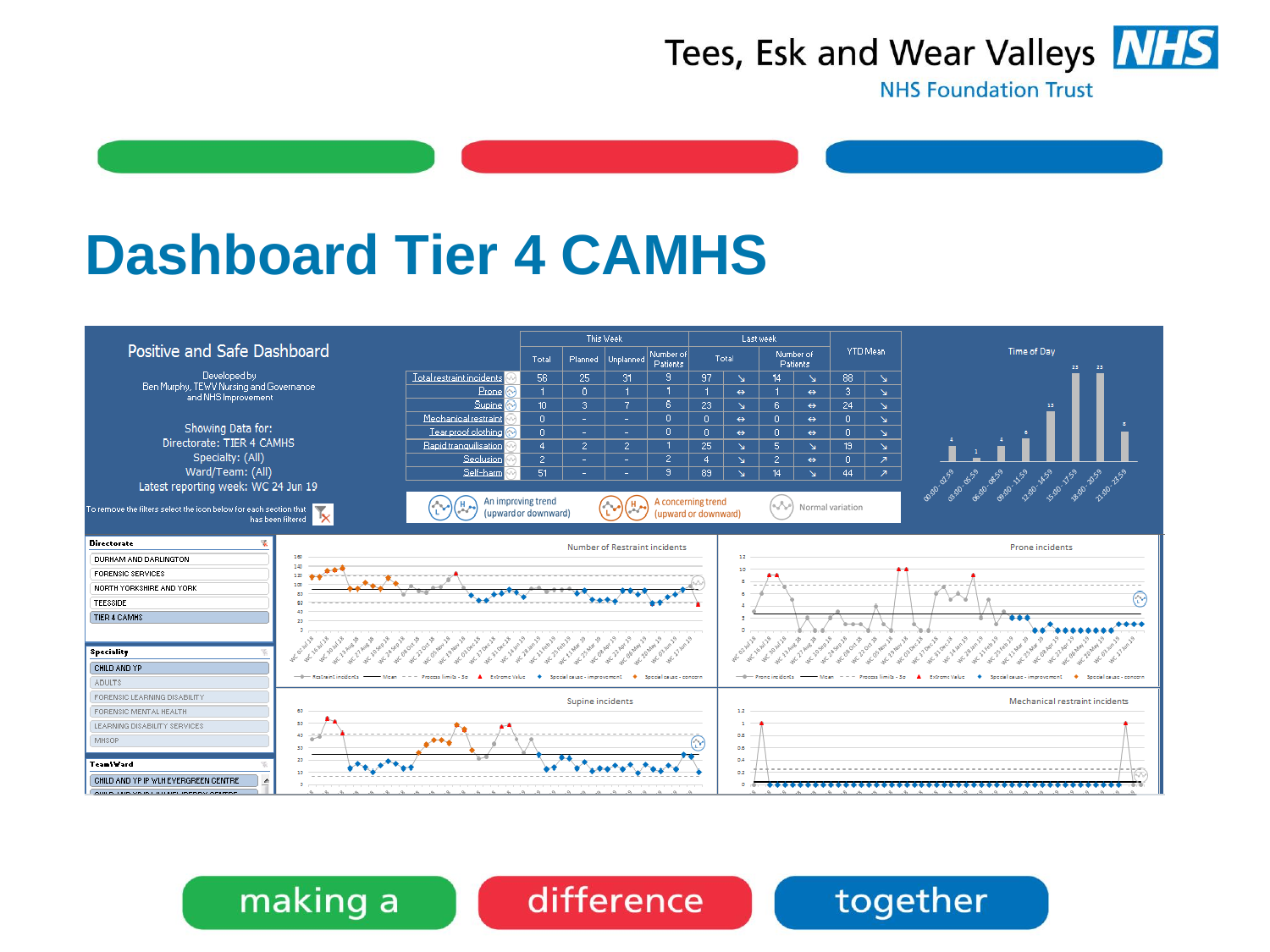

### **NHS Foundation Trust**

### **Positive and Safe Dashboard**

● Application in daily clinical practice:

● Review of figures

● Tracking changes, patterns and trajectories

difference

- Correlations
- Live reflections

making a

⚫ Discussions it generates - meaningful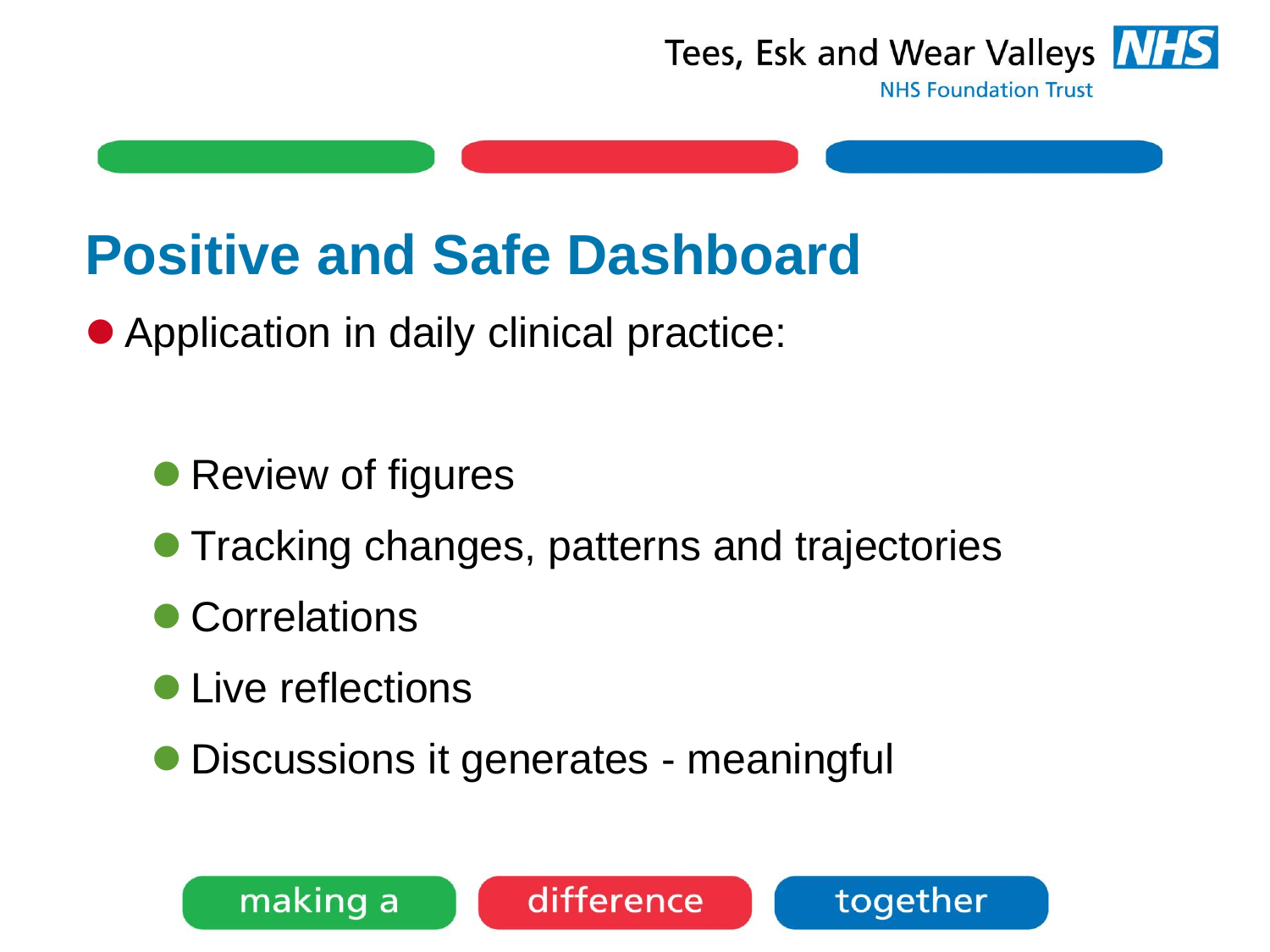

## **Positive and Safe Dashboard**

- Identification of trends / patterns
	- Formulating
	- Exploring
	- Planning an intervention / response

difference

**Review** 

making a



together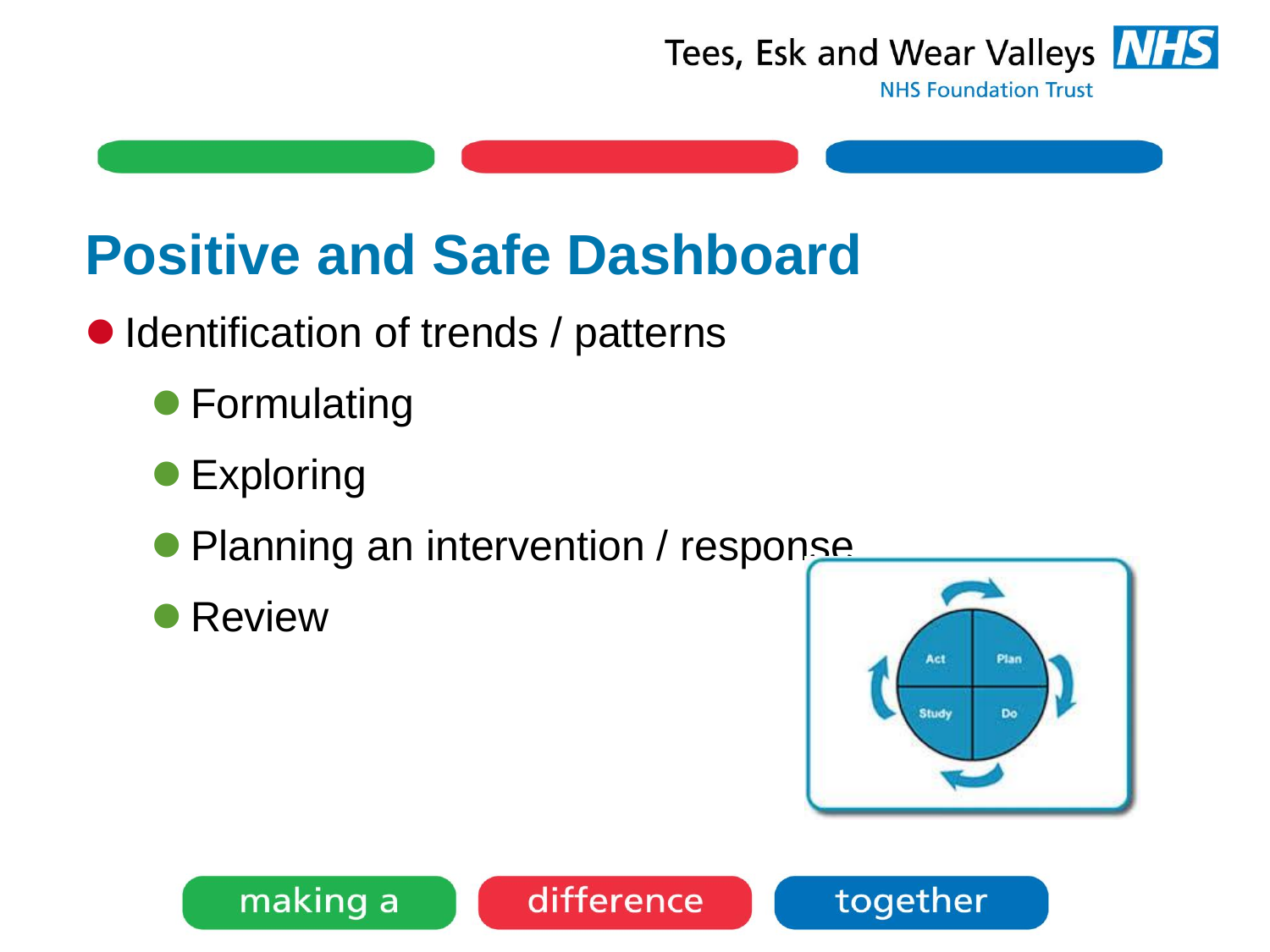

**NHS Foundation Trust** 

### **Positive and Safe Dashboard**

● Benefits

● Supports identification of issues & trends

difference

- Provides objective information
- Key detail and practical information
- Live flow to information

making a